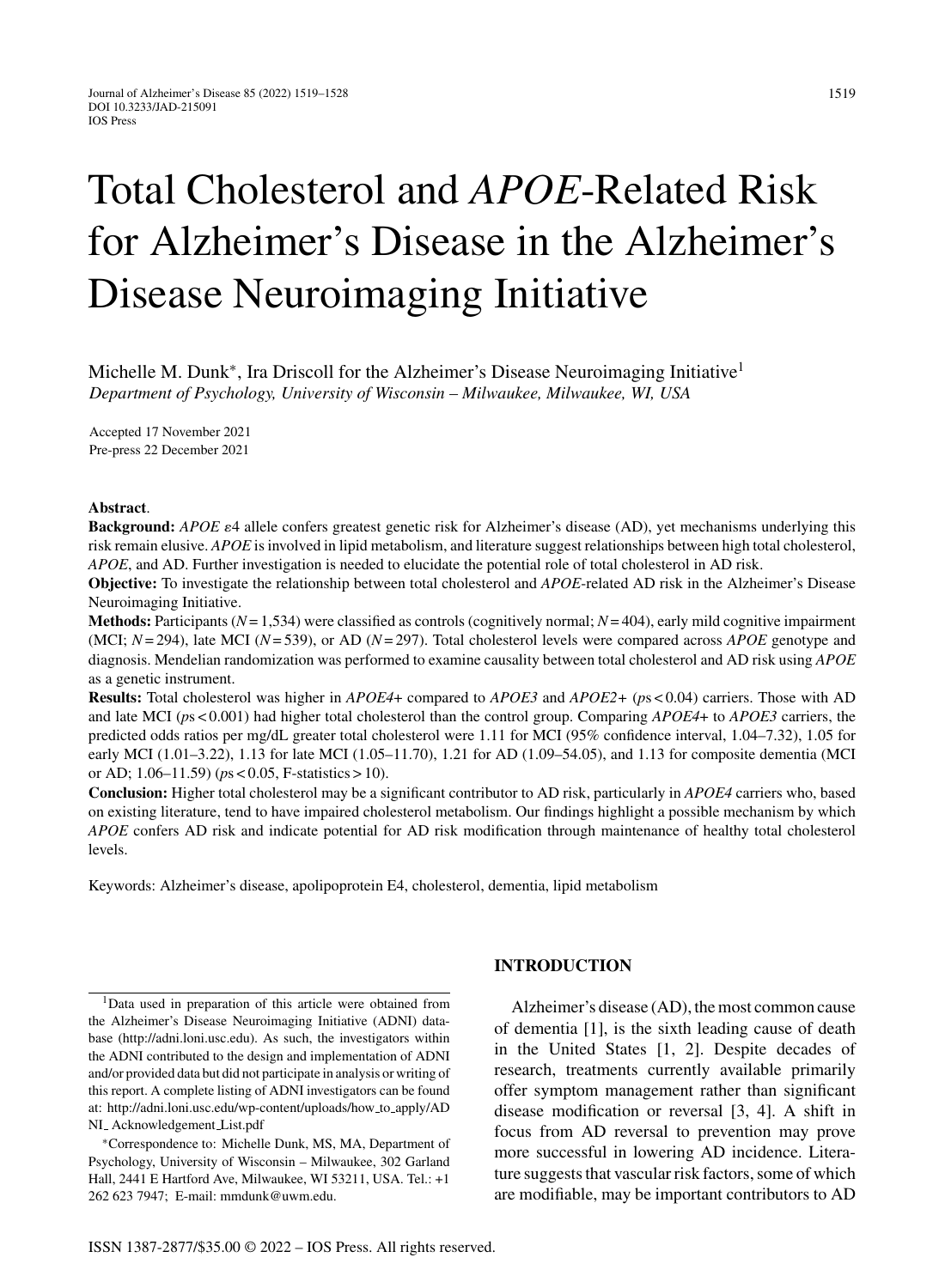[5–8]. Given that AD pathology begins years prior to symptom presentation [3, 4], further research into relationships between modifiable vascular biomarkers and AD is critical to progress in AD risk reduction and disease prevention.

The Apolipoprotein E (*APOE*) gene is the best-known genetic risk factor for AD [4, 9]. Mechanisms underlying this genetic risk, however, remain poorly understood. Structural differences between apolipoprotein E (ApoE) isoforms coded by *APOE*  $\varepsilon$ 2,  $\varepsilon$ 3, and  $\varepsilon$ 4 alleles correspond to different binding affinities of ApoE to lipoprotein receptors and amyloid- $\beta$  (A $\beta$ ) [9–11]. The E4 isoform has a higher binding affinity to larger lipoprotein receptors and a lower binding affinity to  $\overline{AB}$  than E2 and E3 isoforms, contributing to altered lipid metabolism and impaired  $\text{A}\beta$  clearance in *APOE* ε4 carriers [9–15].  $A\beta$  and tau accumulations are the neuropathological hallmarks of AD  $[3, 4, 9, 16–18]$ . A $\beta$  first aggregates between neurons, which in turn facilitates deposition of hyperphosphorylated tau protein in the form of neurofibrillary tangles within neurons [9, 17, 18].

In addition to the impaired ability of  $APOE$   $\varepsilon$ <sup>4</sup> carriers to clear A<sub>B</sub> buildup, the role of *APOE* in cholesterol metabolism may relate to AD risk.*APOE*related differences in cholesterol metabolism have been linked to differences in blood lipids— $\varepsilon$ 4 carriers tend to have the highest LDL and total blood cholesterol levels, while  $\varepsilon$ 2 carriers have the lowest [11–13, 19, 20]. Higher total and LDL cholesterol both in midlife [21–26] and late life [24, 27–29] have been associated with mild cognitive impairment (MCI) and AD. Literature also suggest that AD patients have higher LDL and total cholesterol, and lower HDL cholesterol compared to controls [13, 28–32]. High LDL and total cholesterol have also been associated with impaired global cognition [33–35] and greater  $\text{AB}$  pathology [30,36]. However, literature on blood cholesterol and AD is equivocal [26, 37–39] and the mechanisms underlying this relationship remain elusive.

The purpose of the current study is to investigate total cholesterol as a potential mediator underlying *APOE* AD risk in a large sample of adults who participated in the Alzheimer's Disease Neuroimaging Initiative. First, we aim to determine whether *APOE* -4 carriers in our sample have higher total cholesterol compared to non- $\varepsilon$ 4 carriers, as should be the case based on the existent literature. We then examine whether total cholesterol is higher among those diagnosed with AD or MCI compared to controls. Finally, we investigate potential causality between

total cholesterol and AD employing Mendelian randomization, using *APOE* as a genetic instrument.

# **MATERIALS AND METHODS**

#### *Participants*

We analyzed data collected at 55 sites from across the United States and Canada from 1,534 individuals who participated in the Alzheimer's Disease Neuroimaging Initiative (ADNI) between 2004 and 2017 [40–42]. Participants were aged 54 to 91 at baseline. All participants provided written informed consent, and study protocols were approved by institutional review boards of participating institutions [40–42]. Full inclusion and exclusion criteria are detailed in ADNI's General Procedures Manuals [40–42].

## *Materials*

*APOE* genotype and non-fasting serum total cholesterol levels were obtained from blood samples [40–43]. The Concurrent Medications Log provided information on the use of statins or other cholesterol-lowering medication [40–42]. Physical and neurological examinations of all participants were completed by physicians to assess for neurological symptoms and changes in health status [40–42]. Details of all tests and procedures are available online and in ADNI's procedures manuals [40–43].

## *Procedure*

At baseline, participants provided demographic and medication information and underwent vital sign assessment, neurological examination, cognitive assessment, and blood sample collection [40–43]. A diagnostic summary for each participant was completed based on cognitive function and health status criteria established and previously documented by ADNI [40–42]. Participants were classified as either cognitively normal (controls), MCI, or AD [40–43]. Those diagnosed with MCI were further classified as either early or late MCI based on the stage of clinical symptom presentation [41–44]. Those with early MCI exhibited milder cognitive and functional impairment as well as slower rate of progression than those with late MCI [44].

#### *Statistical analysis*

For analysis purposes, participants were grouped based on their  $APOE$  genotype as  $\varepsilon$ 2 carriers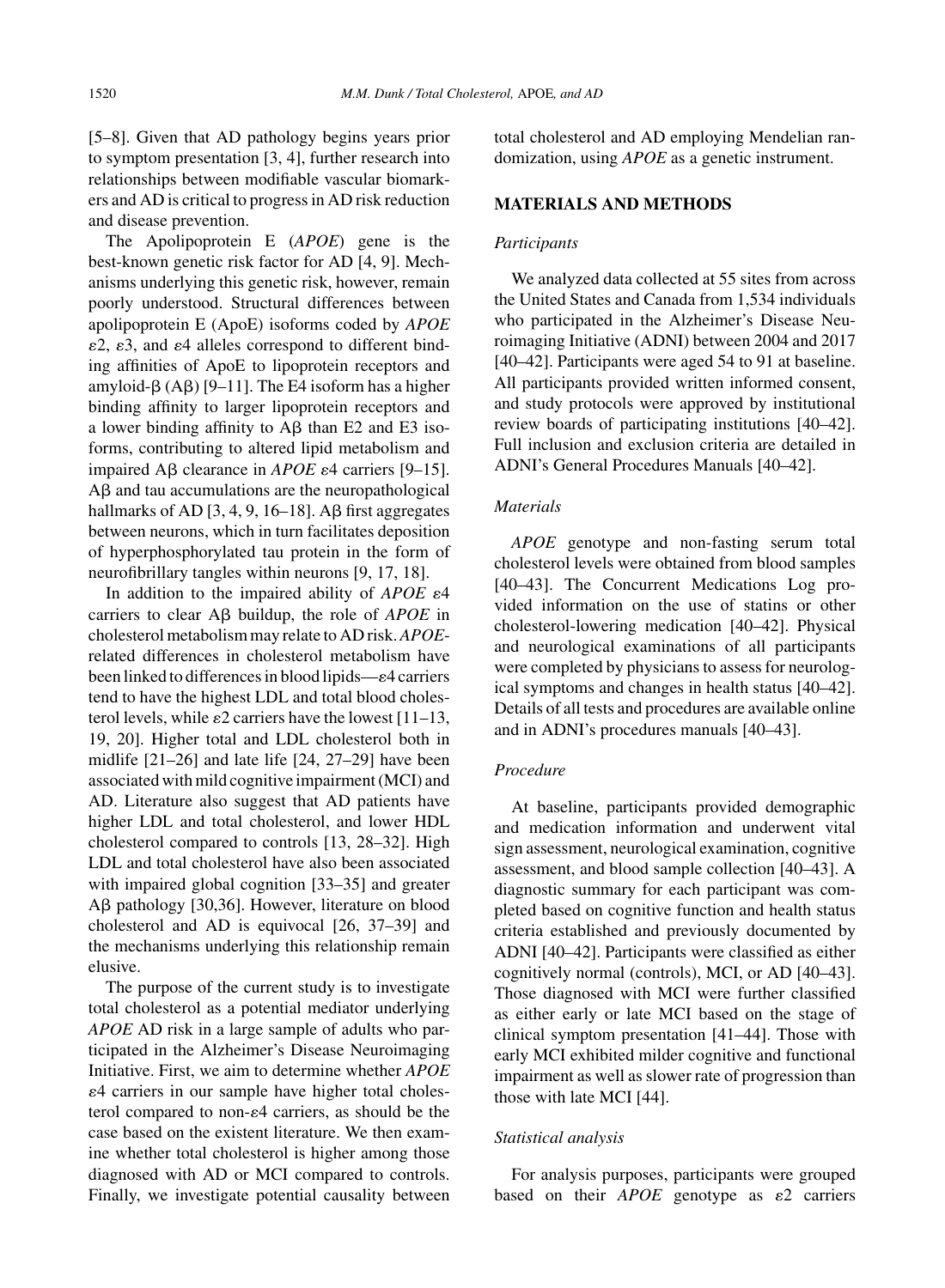$(APOE2+; \varepsilon2/\varepsilon2 \text{ or } \varepsilon2/\varepsilon3), \varepsilon3 \text{ carries } (APOE3;$  $\varepsilon$ 3/ $\varepsilon$ 3), or  $\varepsilon$ 4 carriers (*APOE*4+;  $\varepsilon$ 3/ $\varepsilon$ 4 or  $\varepsilon$ 4/ $\varepsilon$ 4). No  $APOE$   $\varepsilon$ 2/ $\varepsilon$ 4 carriers were included in the sample due to opposing effects of the  $\varepsilon$ 2 and  $\varepsilon$ 4 alleles on lipids and small sample sizes typically associated with the low frequency (4%) of this genotype in the population [45]. Generalized linear modeling was used to analyze total cholesterol levels by *APOE* genotype to confirm that *APOE*  $\varepsilon$ 4 carriers had higher total cholesterol levels. Generalized linear modeling was also used to investigate differences in total cholesterol between diagnostic groups using three models: 1) controls compared to composite dementia (MCI+AD), 2) controls compared to MCI and AD groups separately, and 3) controls compared to early MCI, late MCI, and AD.

Mendelian randomization (MR) analysis was performed to investigate potential causality between total cholesterol and AD using the Wald ratio of coefficients method [46]. MR provides an alternative to randomized controlled trials due to its ability to investigate causality between a modifiable exposure and a disease in observational data by using a genetic instrumental variable [47–53]. MR relies on the assumptions that the genetic instrument is reliably associated with the exposure variable and is independent of confounding factors as well as the disease [47–53]. Given *APOE*'s established role in cholesterol metabolism [9–14, 19, 20] and AD risk [4, 9], we used *APOE* as a genetic instrument in MR to examine whether total cholesterol underlies or contributes to *APOE*-related AD risk. Based on Mendel's Law of Independent Assortment, risk for confounding is minimized in MR because the inheritance of one trait is independent of the inheritance of other traits [47–53]. The possibility of reverse causation between total cholesterol levels and AD is also minimized because the effect of *APOE* on total cholesterol levels begins before AD development [47–51].

We first assessed for possible confounding by dementia risk factors available in this sample prior to MR by performing analysis of variance (ANOVA) in the control group to check for differences in age, sex, education, body mass index (BMI), hypertension, and smoking history across *APOE* genotype [51]. MR analysis was then performed to estimate the causal effect of total cholesterol on dementia by the ratio of coefficients from logistic regression of dementia on *APOE* genotype and linear regression of total cholesterol on *APOE* genotype [46, 51–54]. Regression of dementia based on *APOE* genotype was modeled using five binary disease outcomes: controls versus

AD, controls versus MCI, controls versus composite dementia, controls versus early MCI, and finally controls versus late MCI. This approach allowed for estimation of *APOE*'s influence on dementia via total cholesterol based on the different possible diagnostic categories available in this sample. Regression of total cholesterol by *APOE* genotype was performed by comparing two of the three *APOE* groups at a time (*APOE2*+ versus *APOE3*, *APOE3* versus *APOE4+*, and *APOE2*+ versus *APOE4+*). Additionally, given that this sample consists of case-control data, regression of total cholesterol by *APOE* status was modeled using only the control group, as is typically recommended for case-control studies in MR analysis [46]. Fieller's theorem was used to calculate 95% confidence intervals for each ratio estimate [46].

Sex, age, and use of cholesterol-lowering medication were included as covariates in analyses. BMI was also used in MR regression to control for possible confounding due to differences in BMI across *APOE* groups. Generalized linear models were performed using SAS University Edition 2.8.1 in SAS Studio platform version 3.8, ©2012–2018, SAS Institute Inc. MR analysis was performed using R (version 4.0.2 – ©2020 The R Foundation for Statistical Computing) within RStudio software (version 1.1.463 – ©2009–2018 RStudio, Inc.). Given the *a priori* hypotheses, significance was reported at *p* < 0.05.

Data used in the preparation of this article were obtained from the ADNI database ([http://adni.loni.](http://adni.loni.usc.edu) usc.edu). ADNI was launched in 2003 as a publicprivate partnership, led by Principal Investigator Michael W. Weiner, MD. The primary goal of ADNI has been to test whether serial magnetic resonance imaging, positron emission tomography, other biological markers, and clinical and neuropsychological assessment can be combined to measure the progression of MCI and early AD. For up-to-date information, see<http://www.adni-info.org>.

#### **RESULTS**

## *Demographics*

Sample demographics at baseline by diagnostic group are provided in Table 1. Mean baseline age of participants was  $73.85$  (SD = 7.21), and the sample was 56% male. A total of 26% of participants were considered cognitively normal, 54% were diagnosed with MCI (19% early MCI, 35% late MCI), and 20% were diagnosed with AD. A majority of participants had cardiovascular disease (1,048; 68%), and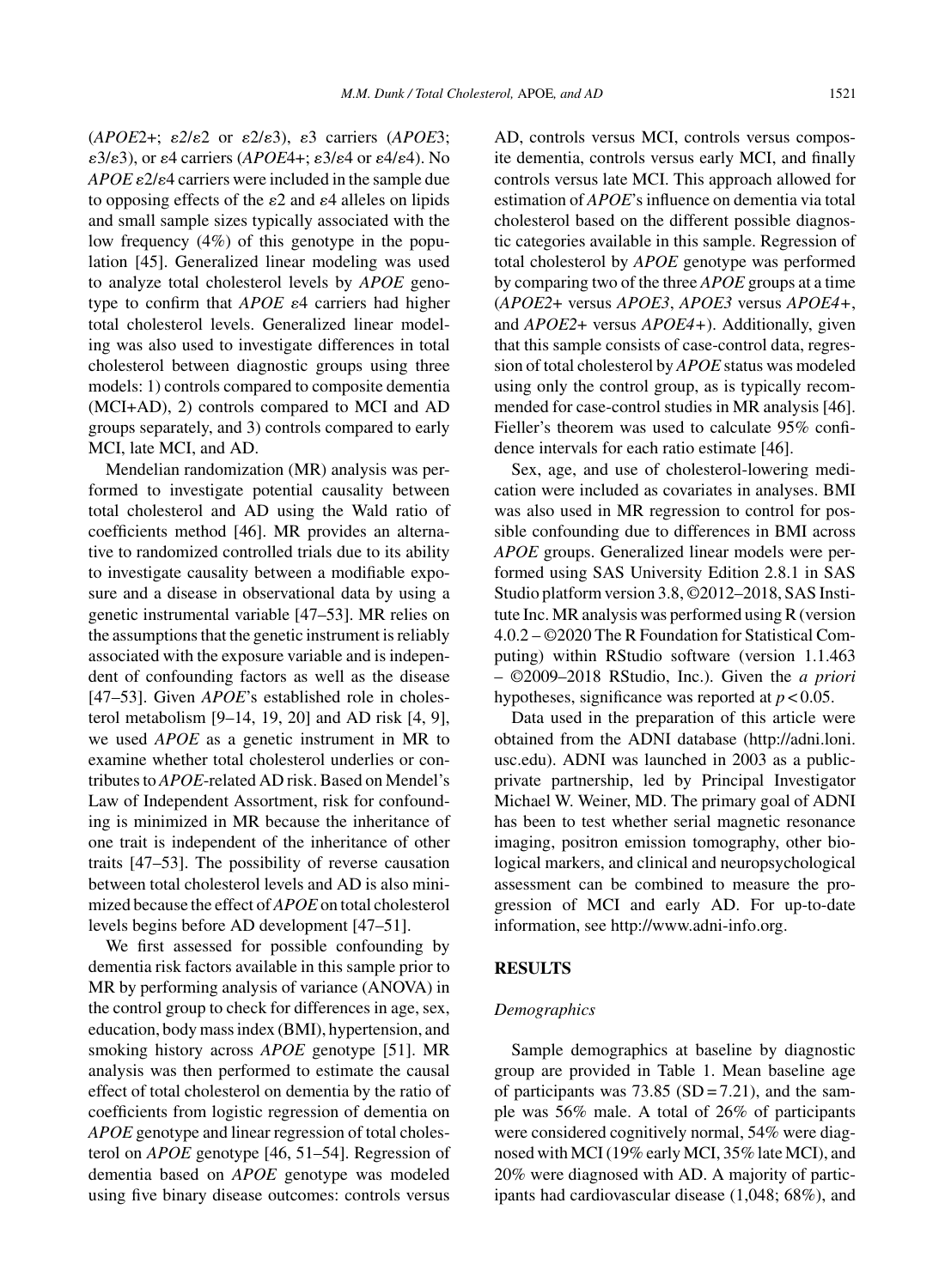|                                            | Diagnostic Group  |                   |                   |                  |  |  |
|--------------------------------------------|-------------------|-------------------|-------------------|------------------|--|--|
| Variable                                   | Controls          | Early MCI         | Late MCI          | AD               |  |  |
|                                            | $N = 404$         | $N = 294$         | $N = 539$         | $N = 297$        |  |  |
| Age <sup>**</sup> (y), $M \pm SD$          | $74.79 \pm 5.73$  | $71.08 \pm 7.35$  | $74.0 \pm 7.47$   | $75.01 \pm 7.71$ |  |  |
| Male* sex, $n$ (%)                         | 203 (50.25)       | 164 (55.78)       | 329 (61.04)       | 165(55.56)       |  |  |
| Education** (y), $M \pm SD$                | $16.3 \pm 2.73$   | $16.01 \pm 2.66$  | $15.86 \pm 2.95$  | $15.08 \pm 3.01$ |  |  |
| Race, $n$ (%)                              |                   |                   |                   |                  |  |  |
| American Indian/Alaskan Native             | 1(0.25)           | 1(0.34)           | 1(0.18)           | 0(0)             |  |  |
| Asian                                      | 7(1.73)           | 4(1.36)           | 10(1.86)          | 6(2.02)          |  |  |
| <b>Black or African American</b>           | 27(6.68)          | 6(2.04)           | 21 (3.90)         | 12(4.04)         |  |  |
| Hawaiian or Other Pacific Islander         | 0(0)              | 1(0.34)           | 1(0.19)           | 0(0)             |  |  |
| White                                      | 367 (90.84)       | 273 (92.86)       | 505 (93.69)       | 275 (92.59)      |  |  |
| More than one race                         | 2(0.50)           | 6(2.04)           | 1(0.19)           | 4(1.35)          |  |  |
| Unknown                                    | 0(0)              | 3(1.02)           | 0(0)              | 0(0)             |  |  |
| Ethnicity, $n$ (%)                         |                   |                   |                   |                  |  |  |
| Hispanic or Latino                         | 13 (3.22)         | 13 (4.42)         | 15(2.78)          | 8 (2.69)         |  |  |
| Not Hispanic or Latino                     | 389 (96.29)       | 280 (95.24)       | 521 (96.66)       | 287 (96.63)      |  |  |
| Total Cholesterol (mg/dL), $M \pm SD$      | $191.9 \pm 38.78$ | $193.4 \pm 39.80$ | $196.3 \pm 40.16$ | $197 \pm 41.39$  |  |  |
| CM Use**, $n$ (%)                          | 84 (20.79)        | 57 (19.39)        | 152 (28.20)       | 105(35.35)       |  |  |
| $APOE$ Genotype <sup>**</sup> , n $(\%)$   |                   |                   |                   |                  |  |  |
| $APOE2+(\varepsilon2/2, \varepsilon2/3)$   | 54 (13.37)        | 23(7.82)          | 28(5.19)          | 10(3.37)         |  |  |
| $APOE3$ ( $\varepsilon$ 3/3)               | 241 (59.65)       | 149 (50.68)       | 224 (41.56)       | 85 (28.62)       |  |  |
| $APOE4+(\varepsilon 3/4, \varepsilon 4/4)$ | 109 (26.98)       | 122 (41.50)       | 287 (53.25)       | 202 (68.01)      |  |  |
| Body Mass Index <sup>**</sup> , $M \pm SD$ | $26.96 \pm 4.39$  | $27.99 \pm 5.15$  | $26.49 \pm 4.29$  | $25.67 \pm 4.26$ |  |  |
| Smoking, $n$ (%)                           | 154 (38.12)       | 116 (39.46)       | 212 (39.33)       | 108 (36.36)      |  |  |
| $CVD$ , n $(\%)$                           | 271 (67.08)       | 198 (67.35)       | 373 (69.20)       | 206 (69.36)      |  |  |
| Alcohol Abuse, $n$ $(\%)$                  | 14 (3.46)         | 14 (4.76)         | 19(3.53)          | 18(6.06)         |  |  |

Table 1 Sample characteristics in cases and controls

MCI, mild cognitive impairment; AD, Alzheimer's disease; M, mean; SD, standard deviation; CM, cholesterollowering medication; CVD, cardiovascular disease. ∗*p* < 0.05; ∗∗*p* < 0.001.

|               | Results from generalized linear modeling comparing total cholesterol levels between APOE genotypes |          |                  |        |          |
|---------------|----------------------------------------------------------------------------------------------------|----------|------------------|--------|----------|
| Variable      | $LSM(SE)$ (mg/dL)                                                                                  | Estimate | 95% CI           | $x^2$  | p        |
| APOE Genotype |                                                                                                    |          |                  |        |          |
| $APOE2+$      | 187.40 (3.47)                                                                                      | $-7.48$  | $-14.65, -0.31$  | 4.18   | < 0.05   |
| APOE3         | 188.88 (1.49)                                                                                      | $-6.00$  | $-9.80, -2.20$   | 9.58   | < 0.01   |
| $APOE4+$      | 194.88 (1.42)                                                                                      | 0.00     |                  |        |          |
| CM Use        |                                                                                                    | $-19.94$ | $-24.10, -15.78$ | 88.31  | < 0.0001 |
| Sex(F)        |                                                                                                    | 27.14    | 23.47, 30.81     | 210.20 | < 0.0001 |
| Age           |                                                                                                    | $-0.44$  | $-0.69, -0.18$   | 11.36  | < 0.001  |

Table 2<br>nasion total shall stand layeds between Results from generalized linear modeling comparing total cholesterol levels between *APOE* genotypes

LSM, least square mean of total cholesterol; SE, standard error; CI, confidence interval; CM, cholesterol-lowering medication.

398 (26%) reported using cholesterol-lowering medication (333 of whom had cardiovascular disease).

# *Total cholesterol and APOE genotype*

*APOE4*+ had significantly higher total cholesterol compared to both *APOE3* (95% CI [–9.80, –2.20], *p* < 0.01) and *APOE2+*(95% CI [–14.65, –0.31], *p* = 0.04). Least square means of each *APOE* group's total cholesterol level are presented in Supplementary Figure 1, and full results from this generalized linear model are presented in Table 2.

#### *Total cholesterol and diagnosis*

Total cholesterol was significantly higher in the composite dementia group compared to controls (95% CI [2.74, 11.03], *p* < 0.01). When comparing AD and MCI separately to the control group, both those diagnosed with AD (95% CI [4.20, 12.10], *p* < 0.001) and MCI had significantly higher total cholesterol (95% CI [1.54, 10.21], *p* < 0.01).

A generalized linear model including early and late MCI diagnostic groups revealed further significant differences in total cholesterol, which was higher in those with late (95% CI [3.86, 13.22], *p* < 0.001)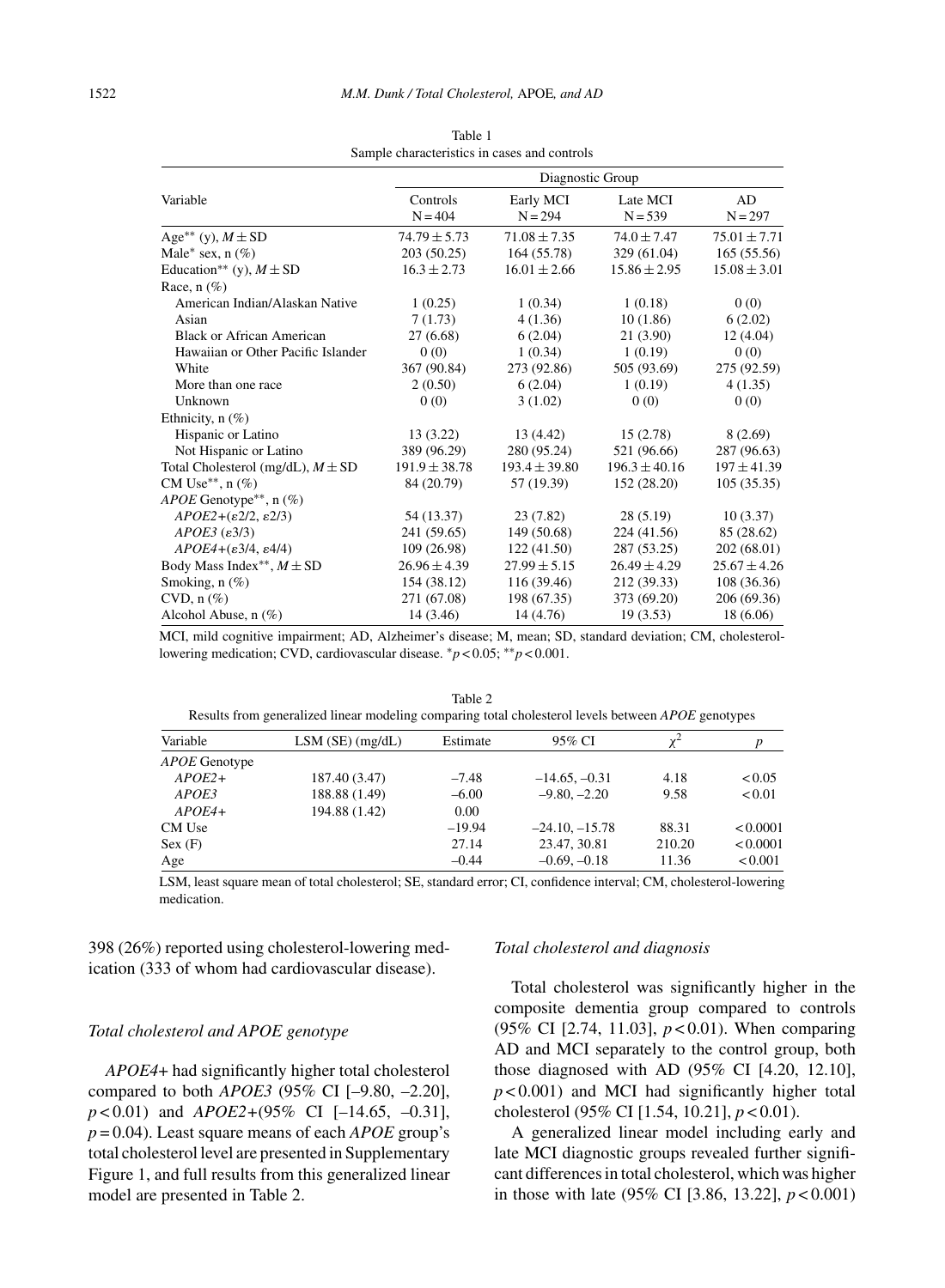| Model   | Variable    | $LSM$ (SE) (mg/dL) | Estimate | 95% CI           | $\chi^2$ | $\boldsymbol{p}$ |
|---------|-------------|--------------------|----------|------------------|----------|------------------|
| Model 1 | Diagnosis   |                    |          |                  |          |                  |
|         | <b>CN</b>   | 186.61 (1.91)      | 0.00     |                  |          |                  |
|         | MCI/AD      | 193.49 (1.19)      | 6.88     | 2.74, 11.03      | 10.61    | < 0.01           |
|         | CM Use      |                    | $-19.66$ | $-23.80, -15.52$ | 86.58    | < 0.0001         |
|         | Sex(F)      |                    | 27.47    | 23.79, 31.15     | 214.10   | < 0.0001         |
|         | Age         |                    | $-0.45$  | $-0.70, -0.20$   | 12.21    | < 0.001          |
| Model 2 | Diagnosis   |                    |          |                  |          |                  |
|         | <b>CN</b>   | 186.54 (1.90)      | 0.00     |                  |          |                  |
|         | MCI         | 192.42 (1.38)      | 5.87     | 1.54, 10.21      | 7.04     | < 0.01           |
|         | AD          | 196.19 (2.13)      | 9.65     | 4.20, 15.10      | 12.05    | < 0.001          |
|         | CM Use      |                    | $-19.95$ | $-24.10, -15.80$ | 88.58    | < 0.0001         |
|         | Sex(F)      |                    | 27.35    | 23.67, 31.03     | 212.08   | < 0.0001         |
|         | Age         |                    | $-0.47$  | $-0.73, -0.22$   | 13.28    | < 0.001          |
| Model 3 | Diagnosis   |                    |          |                  |          |                  |
|         | <b>CN</b>   | 186.46 (1.90)      | 0.00     |                  |          |                  |
|         | <b>EMCI</b> | 187.25 (2.24)      | 0.79     | $-4.71, 6.29$    | 0.08     | 0.79             |
|         | <b>LMCI</b> | 195.00 (1.63)      | 8.54     | 3.86, 13.22      | 12.79    | < 0.001          |
|         | AD          | 196.20 (2.12)      | 9.73     | 4.30, 15.17      | 12.32    | < 0.001          |
|         | CM Use      |                    | $-20.39$ | $-24.54, -16.24$ | 92.59    | < 0.0001         |
|         | Sex(F)      |                    | 27.45    | 23.78, 31.12     | 214.78   | < 0.0001         |
|         | Age         |                    | $-0.53$  | $-0.78, -0.27$   | 16.25    | < 0.0001         |

Table 3 Results from generalized linear modeling comparing total cholesterol levels between diagnostic groups

Model 1 compared those with MCI or AD to the CN (control) group. Model 2 compared AD and MCI groups separately to the CN group. Model 3 compared AD, late MCI, and early MCI groups separately to the CN group. LSM, least square mean of total cholesterol; SE, standard error; CI, confidence interval; CM, cholesterol-lowering medication; CN, cognitively normal controls; MCI, mild cognitive impairment; AD, Alzheimer's disease; EMCI, early MCI; LMCI, late MCI.

Table 4 Odds ratios of cases per mg/dL increase in total cholesterol from Mendelian randomization analysis

| APOE Group                               | Early MCI                         | Late MCI                          | MCI (Early & Late)                | AD                                | MCI & AD                          |
|------------------------------------------|-----------------------------------|-----------------------------------|-----------------------------------|-----------------------------------|-----------------------------------|
| Comparison                               | OR (95% CI)                       | OR (95% CI)                       | OR (95% CI)                       | OR (95% CI)                       | OR (95% CI)                       |
| $APOE2+$ <sup>R</sup> versus<br>APOE3    | 0.90 <sup>N</sup>                 | $0.90(0, 1.00; 1.05, \infty)$     | $0.90(0, 0.99; 1.06, \infty)$     | $0.89^{N}$                        | $0.90(0, 0.99; 1.06, \infty)$     |
| $APOE3^R$ versus<br>$APOE4+$             | $1.05^*$ (1.01, 3.22)             | $1.13^*$ (1.05, 11.70)            | $1.11^*$ (1.04, 7.32)             | $1.21^*$ (1.09, 54.05)            | $1.13^*$ (1.06, 11.59)            |
| $APOE2+$ <sup>R</sup> versus<br>$APOE4+$ | 1.51<br>$(0, 0.90; 1.06, \infty)$ | 1.70<br>$(0, 0.87; 1.09, \infty)$ | 1.60<br>$(0, 0.87; 1.08, \infty)$ | 2.16<br>$(0, 0.82; 1.14, \infty)$ | 1.72<br>$(0, 0.87; 1.09, \infty)$ |

*APOE*4 + carriers had significantly higher odds ratios of early MCI, late MCI, combined early and late MCI, AD, and combined MCI or AD. MCI, mild cognitive impairment; AD, Alzheimer's disease; OR, odds ratio, CI, confidence interval; N, no finite confidence interval exists other than the entire real line; <sup>∞</sup>, infinity; R, reference group. <sup>∗</sup>Statistically significant coefficients (*<sup>p</sup>* < 0.05) for regression of both total cholesterol on *APOE* and diagnosis on *APOE*, as well as F-statistic  $> 10$  [43].

but not early MCI  $(p = 0.79)$  compared to the control group. Results from all generalized linear models are presented in Table 3 and Supplementary Figure 2.

#### *Mendelian randomization analysis*

Mendelian randomization relies on the assumption that there are no unmeasured confounders of the relationship between the genetic instrumental variable and the outcome [47, 51–53]. This assumption was assessed by checking for differences in the distribution of available risk factors for AD across *APOE* genotypes among controls (Supplementary Table 1). There were significant differences in BMI  $(p=0.04)$  but not age, sex, education, hypertension, or smoking history across *APOE* genotypes; BMI was therefore included as a covariate in subsequent analyses.

MR analysis predicted significant odds ratios of diagnosis per mg/dL greater total cholesterol for *APOE4*+ compared to *APOE3*, but not *APOE3* compared to *APOE2*+ or *APOE4*+ compared to *APOE2*+. In *APOE4*+ compared to *APOE3*, odds ratios per mg/dL greater total cholesterol were 1.11, 95% CI [1.04, 7.32] for MCI, 1.05 [1.01, 3.22] for early MCI, 1.13 [1.05, 11.70] for late MCI, 1.21 [1.09, 54.05] for AD, and 1.13 [1.06, 11.59] for composite dementia  $(ps < 0.05$  and F-statistics  $> 10$ ). Full MR results are shown in Table 4.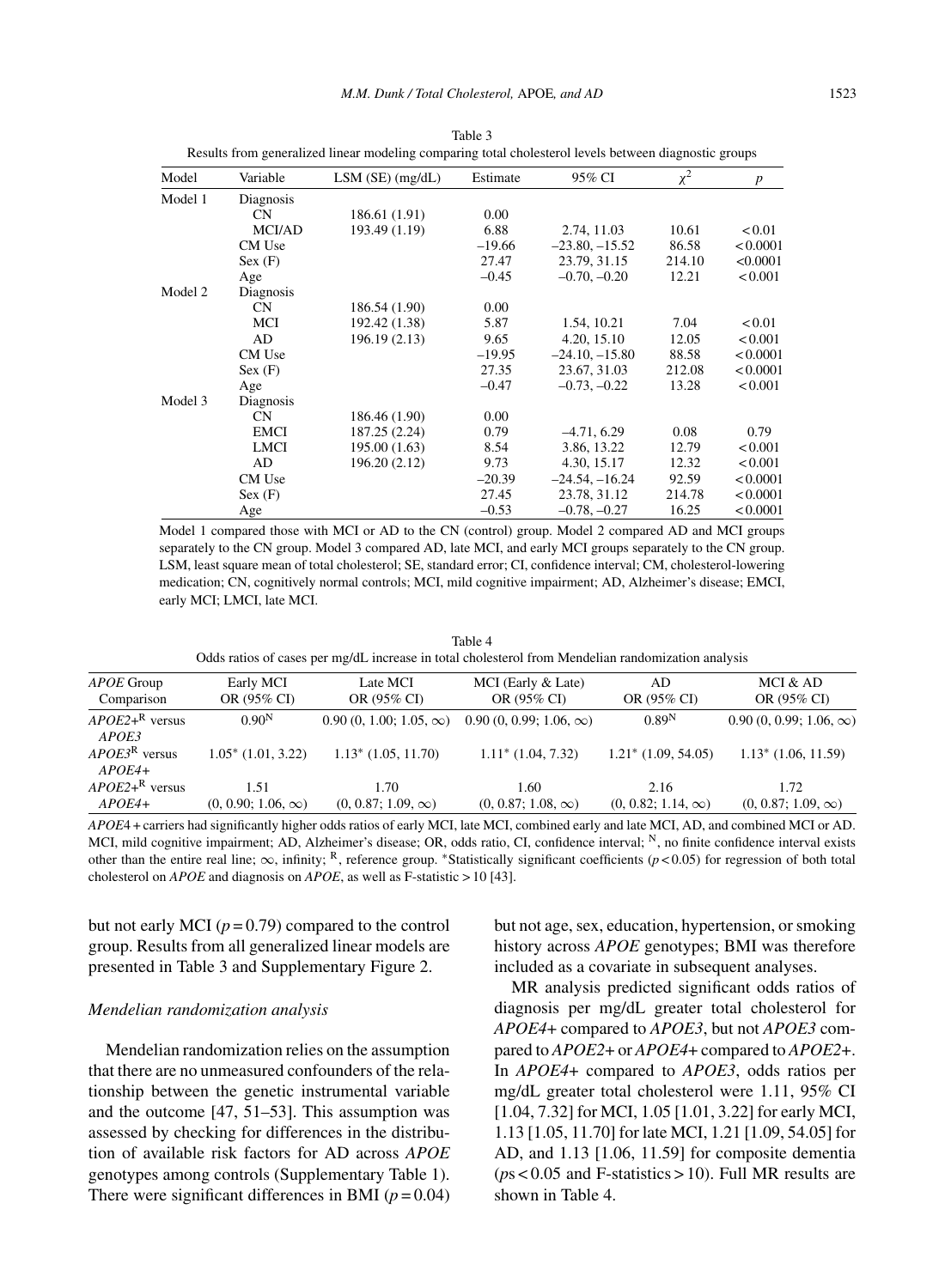## **DISCUSSION**

In agreement with the literature, we report significantly higher total cholesterol in *APOE*  $\varepsilon$ 4 allele carriers compared to non-carriers [11–13, 19, 45], and in those with AD and MCI diagnosis compared to the control group [27–29, 31, 33]. Additionally, those with late, but not early, MCI had significantly higher total cholesterol compared to the non-demented control group. Further research is necessary to determine whether increasing total cholesterol values we observed across progression stages toward AD might contribute to the development of AD, or whether advancing AD pathology is causative of higher cholesterol, although the results of MR analysis suggest it may be the former. Mendelian randomization revealed higher risk for AD, late MCI, and early MCI in relation to higher total cholesterol levels in *APOE4*+ compared to *APOE3*. Collectively, our results suggest that high total cholesterol levels may contribute to AD risk and, furthermore, may be one mechanism through which *APOE* influences AD risk.

Traditionally, it was believed that cholesterol in the brain is produced locally and does not seem to relate directly to peripheral cholesterol levels [17, 18, 55–58]. However, recent evidence suggests that cholesterol in the periphery may influence brain cholesterol levels through conversion into 27 hydroxycholesterol (27-OH), an oxysterol which can cross the blood-brain barrier and enter the brain from the periphery [17, 18, 55–57]. Once in the brain,  $27$ -OH promotes A $\beta$  production and accumulation [17, 18, 56] and may act as a critical link between unhealthy blood lipid profiles and AD. Production of 27-OH appears to increase in states of high blood cholesterol and following consumption of cholesterol-containing foods in which the cholesterol has already been oxidized [55, 56]. Cholesterol also accumulates in  $\overrightarrow{AB}$  plaques and brain cholesterol levels positively correlate with AD severity, both of which may occur in part due to AD-related impairments in blood-brain barrier integrity [17, 58–60]. The modifiable nature of blood lipids through pharmaceutical and lifestyle approaches may therefore present an important opportunity to affect AD risk.

Blood lipids can be managed and are modifiable through pharmacological and lifestyle interventions [13, 61–82]. Aside from statins and other cholesterol-lowering medications, lifestyle interventions reported to be effective in maintaining optimal lipid profiles include minimal consumption of foods containing saturated fat, trans fat, and cholesterol, as

well as exercise and stress management [13, 64–72]. Specific dietary approaches that may help establish healthy cholesterol levels and potentially also influence dementia risk include Dietary Approach to Stop Hypertension (DASH) [73], Mediterranean [74–76], Mediterranean-DASH Intervention for Neurodegenerative Delay (MIND; a combination of Mediterranean and DASH diets) [77], Okinawan [78], and plant-based diets [68, 74, 79–82]. All of these diets involve lower consumption of cholesterol, saturated fat, and trans fat compared to Western diets given their emphasis on plant foods and healthy fats while reducing or avoiding intake of red meat, highfat dairy products, and fried and processed foods [68, 73–82].

Greater AD risk in relation to consumption of saturated fat, trans fat, and cholesterol has been previously established [13, 83–89]. Population studies also report that developing, non-Western countries have very low rates of AD in  $APOE$   $\varepsilon$ 4 and non--4 carriers alike, but that these rates are expected to rise—possibly due to increasing incorporation of the Western diet which is rich in cholesterol, saturated fat, and trans fat [13, 19, 65, 87, 90–93]. Furthermore, blood cholesterol levels in *APOE* ε4 allele carriers appear to be more responsive to changes in cholesterol and fat consumption compared to non-carriers [71, 72], suggesting that AD risk conferred by *APOE* may be at least partially modifiable. While the literature on statin use and dementia risk is currently inconclusive [94–98], perhaps lifestyle interventions alone or in combination with pharmacological treatments may achieve greater success. It is exciting to think that such interventions could potentially positively affect AD risk in addition to beneficial consequences on health in general.

This study is not without limitations. A significantly greater proportion of participants in late MCI and AD groups were on cholesterol-lowering medication compared to controls (Table 1). Nevertheless, this would only have biased our results toward the null. Further, LDL levels tend to be higher in relation to both *APOE4* [11,13,19] and AD risk [13, 28, 30–32], which we could not investigate because LDL cholesterol is not measured in ADNI. An additional research question that we did not explore in the current study due to the lack of data is whether duration of elevated blood cholesterol levels is important. The sample is not representative of the general population considering that ADNI participants are highly educated and predominantly white, with a selection bias toward MCI and AD diagnoses (74%). The distribution of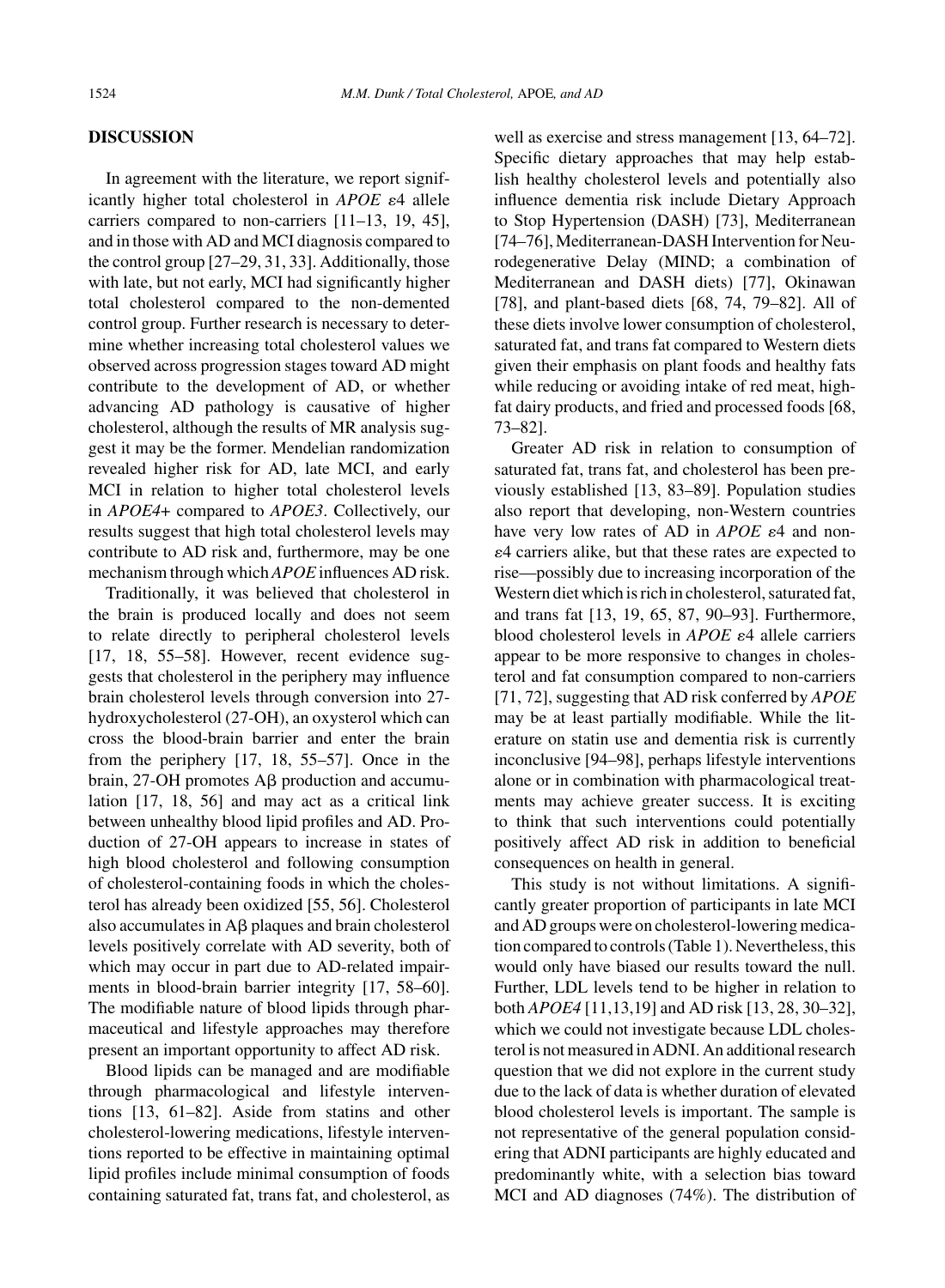*APOE* genotypes in this sample also differs from that found in the general population, although this is not entirely surprising given that the majority of participants have been selectively recruited for their MCI or AD diagnosis. The estimated global frequencies of the *APOE*  $\varepsilon$ 2,  $\varepsilon$ 3, and  $\varepsilon$ 4 alleles are approximately 8%, 78%, and 14%, respectively [9]. Our sample includes fewer  $\varepsilon$ 3 (45.47%) and more  $\varepsilon$ 4 (46.94%) allele carriers in comparison. Finally, while our overall sample size is on the smaller end of the spectrum for MR analyses, all of our significant findings exceed an F-statistic of 10, indicating that *APOE* is a sufficiently strong genetic instrumental variable for use in MR [51]. Existing reports of associations and potential causality between *APOE*, total cholesterol, and AD further justify use of MR in our approach [9, 11–13, 19–36, 99].

This should not undermine the unique strengths of the current study, including a large sample of participants from across both the U.S. and Canada. Our sample also has additional diagnostic information regarding early versus late stage MCI, which is rarely available. Further, MR provides important information regarding potential causality of associations between total cholesterol, *APOE* genotype, and AD risk. Given the lack of understanding of mechanisms underlying *APOE*'s conferral of AD risk, a key contribution of our study is the exploration of this mechanistic link via Mendelian randomization.

Identification of exact processes by which *APOE* influences AD pathology and confers risk is critical for the development of successful prevention and treatment methods. Our findings add to the growing literature suggesting that lipid profiles may be a clinically meaningful feature of AD and provide support for a potential mechanism by which *APOE* gene confers AD risk. Maintaining low total cholesterol may therefore be a critical aspect of preventative care for AD, particularly for *APOE*  $\varepsilon$ 4 allele carriers.

## **ACKNOWLEDGMENTS**

M.M. Dunk was, in part, supported by the Summer Graduate Research Fellowship through the University of Wisconsin – Milwaukee.

Data collection and sharing for this project was funded by the Alzheimer's Disease Neuroimaging Initiative (ADNI) (National Institutes of Health Grant U01 AG024904) and DOD ADNI (Department of Defense award number W81XWH-12-2-0012). ADNI is funded by the National Institute on Aging,

the National Institute of Biomedical Imaging and Bioengineering, and through generous contributions from the following: AbbVie, Alzheimer's Association; Alzheimer's Drug Discovery Foundation; Araclon Biotech; BioClinica, Inc.; Biogen; Bristol-Myers Squibb Company; CereSpir, Inc.; Cogstate; Eisai Inc.; Elan Pharmaceuticals, Inc.; Eli Lilly and Company; EuroImmun; F. Hoffmann-La Roche Ltd and its affiliated company Genentech, Inc.; Fujirebio; GE Healthcare; IXICO Ltd.; Janssen Alzheimer Immunotherapy Research & Development, LLC.; Johnson & Johnson Pharmaceutical Research & Development LLC.; Lumosity; Lundbeck; Merck & Co., Inc.; Meso Scale Diagnostics, LLC.; NeuroRx Research; Neurotrack Technologies; Novartis Pharmaceuticals Corporation; Pfizer Inc.; Piramal Imaging; Servier; Takeda Pharmaceutical Company; and Transition Therapeutics. The Canadian Institutes of Health Research is providing funds to support ADNI clinical sites in Canada. Private sector contributions are facilitated by the Foundation for the National Institutes of Health [\(http://www.fnih.org](http://www.fnih.org)). The grantee organization is the Northern California Institute for Research and Education, and the study is coordinated by the Alzheimer's Therapeutic Research Institute at the University of Southern California. ADNI data are disseminated by the Laboratory for Neuro Imaging at the University of Southern California.

Authors' disclosures available online [\(https://](https://www.j-alz.com/manuscript-disclosures/21-5091r2) [www.j-alz.com/manuscript-disclosures/21-5091r2\)](https://www.j-alz.com/manuscript-disclosures/21-5091r2).

# **SUPPLEMENTARY MATERIAL**

The supplementary material is available in the electronic version of this article: [https://dx.doi.org/](https://dx.doi.org/10.3233/JAD-215091) [10.3233/JAD-215091.](https://dx.doi.org/10.3233/JAD-215091)

## **REFERENCES**

- [1] Alzheimer's Association (2021) 2021 Alzheimer's disease facts and figures. *Alzheimers Dement* **17**, 327-406.
- [2] Kochanek KD, Xu JQ, Arias E (2020) Mortality in the United States, 2019, NCHS Data Brief, no 395. National Center for Health Statistics, Hyattsville, MD.
- [3] Briggs R, Kennelly SP, O'Neill D (2016) Drug treatments in Alzheimer's disease. *Clin Med (Lond)* **16**, 247-253.
- [4] Lane CA, Hardy J, Schott JM (2018) Alzheimer's disease. *Eur J Neurol* **25**, 59-70.
- [5] de la Torre JC (2010) Vascular risk factor detection and control may prevent Alzheimer's disease. *Ageing Res Rev* **9**, 218-225.
- [6] de la Torre JC (2010) Alzheimer's disease is incurable but preventable. *J Alzheimers Dis* **20**, 861-870.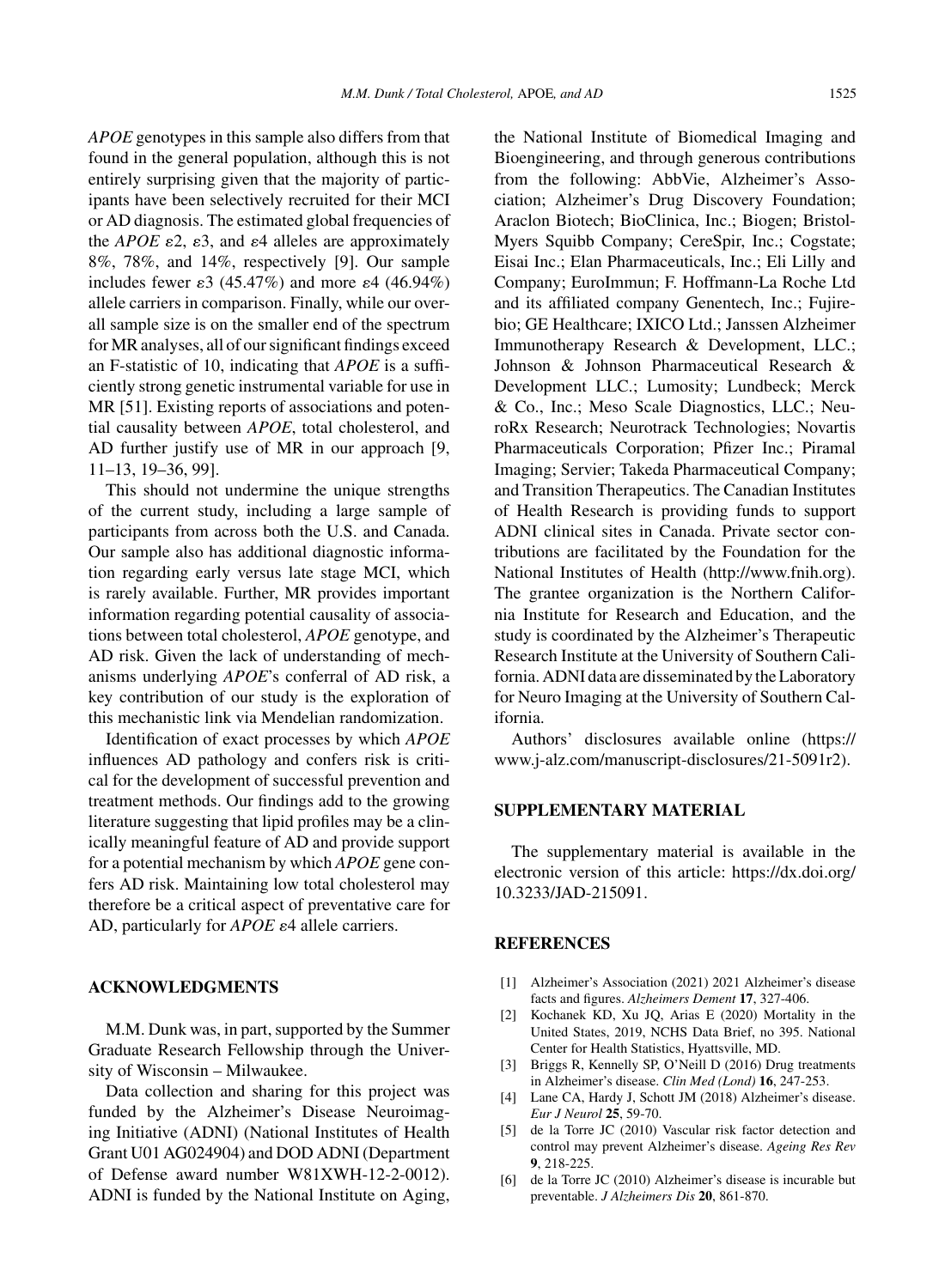- [7] Norton S, Matthews FE, Barnes DE, Yaffe K, Brayne C (2014) Potential for primary prevention of Alzheimer's disease: An analysis of population-based data. *Lancet Neurol* **13**, 788-794.
- [8] Barnes DE, Yaffe K (2011) The projected impact of risk factor reduction on Alzheimer's disease prevalence. *Lancet Neurol* **10**, 819-828.
- [9] Liu CC, Kanekiyo T, Xu H, Bu G (2013) Apolipoprotein E and Alzheimer disease: Risk, mechanisms, and therapy. *Nat Rev Neurol* **9**, 106-118.
- [10] Weisgraber KH, Innerarity TL, Mahley RW (1982) Abnormal lipoprotein receptor-binding activity of the human E apoprotein due to cysteine-arginine interchange at a single site. *J Biol Chem* **257**, 2518-2521.
- [11] Eichner JE, Dunn ST, Perveen G, Thompson DM, Stewart KE, Stroehla BC (2002) Apolipoprotein E polymorphism and cardiovascular disease: A HuGE review. *Am J Epidemiol* **155**, 487-495.
- [12] Boerwinkle E, Utermann G (1988) Simultaneous effects of the apolipoprotein E polymorphism on Apolipoprotein E, Apolipoprotein B, and cholesterol metabolism. *Am J Hum Genet* **42**, 104-112.
- [13] Martins IJ, Hone E, Foster JK, Sunram-Lea SI, Gnjec A, Fuller SJ, Nolan D, Gandy SE, Martins RN (2006) Apolipoprotein E, cholesterol metabolism, diabetes, and the convergence of risk factors for Alzheimer's disease and cardiovascular disease. *Mol Psychiatry* **11**, 721-736.
- [14] Mann KM, Thorngate FE, Katoh-Fukui Y, Hamanaka H, Williams DL, Fujita S, Lamb BT (2004) Independent effects of APOE on cholesterol metabolism and brain Aß levels in an Alzheimer disease mouse model. *Hum Mol Genet* **13**, 1959-1968.
- [15] de Chaves EP, Narayanaswami V (2008) Apolipoprotein E and cholesterol in aging and disease in the brain. *Future Lipidol* **3**, 505-530.
- [16] Bloom GS (2014) Amyloid- $\beta$  and tau: The trigger and bullet in Alzheimer disease pathogenesis. *JAMA Neurol* **71**, 505-508.
- [17] Leoni V, Caccia C (2011) Oxysterols as biomarkers in neurodegenerative diseases. *Chem Phys Lipids* **164**, 515-524.
- [18] Gamba P, Testa G, Gargiulo S, Staurenghi E, Poli G, Leonarduzzi G (2015) Oxidized cholesterol as the driving force behind the development of Alzheimer's disease.*Front Aging Neurosci* **7**, 119.
- [19] Sepehrnia B, Kamboh MI, Adams-Campbell LL, Bunker CH, Nwankwo M, Majumder PP, Ferrell RE (1989) Genetic studies of human Apolipoproteins. X. The effect of Apolipoprotein E polymorphism on quantitative levels of lipoproteins in Nigerian blacks. *Am J Hum Genet* **45**, 586-591.
- [20] Phillips MC (2014) Apolipoprotein E isoforms and lipoprotein metabolism. *IUBMB Life* **66**, 616-623.
- [21] Kivipelto M, Helkala E-L, Laakso MP, Hanninen T, Hallikainen M, Alhainen K, Soininen H, Tuomilehto J, Nissien A (2001) Midlife vascular risk factors and Alzheimer's disease in later life: Longitudinal, population based study. *BMJ* **322**, 1447-1451.
- [22] Kivipelto M, Helkala E-L, Laakso MP, Hanninen T, Hallikainen M, Alhainen K, Iivonen S, Mannermaa A, Tuomilehto J, Nissinen A, Soininen H (2002) Apolipoprotein E  $\varepsilon$ 4 allele, elevated midlife total cholesterol level, and high midlife systolic blood pressure are independent risk factors for late-life Alzheimer disease. *Ann Intern Med* **137**, 149-155.
- [23] Sjogren M, Blennow K (2005) The link between cholesterol and Alzheimer's disease. *World J Biol Psychiatry* **6**, 85-97.
- [24] Notkola I-L, Sulkava R, Pekkanen J, Erkinjuntti T, Ehnholm C, Kivinen P, Tuomilehto J, Nissinen A (1998) Serum total cholesterol, Apolipoprotein E  $\varepsilon$ 4 allele, and Alzheimer's disease. *Neuroepidemiology* **17,** 14-20.
- [25] Solomon A, Kivipelto M, Wolozin B, Zhou J, Whitmer RA (2009) Midlife serum cholesterol and increased risk of Alzheimer's and vascular dementia three decades later. *Dement Geriatr Cogn Disord* **28**, 75-80.
- [26] Anstey KJ, Ashby-Mitchell K, Peters R (2017) Updating the evidence on the association between serum cholesterol and risk of late-life dementia: Review and meta-analysis. *J Alzheimers Dis* **56**, 215-228.
- [27] Toro P, Degan C, Pierer M, Gustafson D, Schroder J, Schonknecht P (2014) Cholesterol in mild cognitive impairment and Alzheimer's disease in a birth cohort over 14 years. *Eur Arch Psychiatry Clin Neurosci* **264**, 485-492.
- [28] Chen H, Du Y, Liu S, Ge B, Ji Y, Huang G (2019) Association between serum cholesterol levels and Alzheimer's disease in China: A case-control study. *Int J Food Sci Nutr* **70**, 405-411.
- [29] Tang Q, Wang F, Yang J, Peng H, Li Y, Li B, Wang S (2020) Revealing a novel landscape of the association between blood lipid levels and Alzheimer's disease: A meta-analysis of a case-control study. *Front Aging Neurosci* **11**, 370.
- [30] Kuo YM, Emmerling MR, Bisgaier CL, Essenburg AD, Lampert HC, Drumm D, Roher AE (1998) Elevated lowdensity lipoprotein in Alzheimer's disease correlates with brain A 1-42 levels. *Biochem Biophys Res Commun* **252**, 711-715.
- [31] Lesser G, Kandiah K, Libow LS, Likourezos A, Breuer B, Marin D, Mohs R, Haroutunian V, Neufeld R (2001) Elevated serum total and LDL cholesterol in very old patients with Alzheimer's disease. *Dement Geriatr Cogn Diord* **12**, 138-145.
- [32] Zhou Z, Liang Y, Zhang X, Xu J, Lin J, Zhang R, Kang K, Liu C, Zhao C, Zhao M (2020) Low-density lipoprotein cholesterol and Alzheimer's disease: A systematic review and meta-analysis. *Front Aging Neurosci* **12**, 5.
- [33] Ma C, Yin Z, Zhu P, Luo J, Shi X, Gao X (2017) Blood cholesterol in late-life and cognitive decline: A longitudinal study of the Chinese elderly. *Mol Neurodegener* **12**, 1-9.
- [34] Rovio SP, Pahkala K, Nevalainen J, Juonala M, Salo P, Kahonen M, Hutri-Kahonen N, Lehtimaki T, Jokinen E, Laitinen T, Taittonen L, Tossavainen P, Viikari JSA, Rinne JO, Raitakari OT (2017) Cardiovascular risk factors from childhood and midlife cognitive performance: The Young Finns Study. *J Am Coll Cardiol* **69**, 2279-2289.
- [35] Gardener H, Wright CB, Dong C, Cheung K, DeRosa J, Nannery M, Stern Y, Elkind MSV, Sacco RL (2016) Ideal cardiovascular health and cognitive aging in the Northern Manhattan Study. *J Am Heart Assoc* **5**, e002731.
- [36] Kobe T, Gonneaud J, Binette AP, Meyer P-F, McSweeney M, Rosa-Neto P, Breitner JCS, Poirier J, Villeneuve S, for the Presymptomatic Evaluation of Experimental or Novel Treatments for Alzheimer Disease (PREVENT-AD) Research Group (2020) Association of vascular risk factors with  $\beta$ -amyloid peptide and tau burdens in cognitively unimpaired individuals and its interaction with vascular medication use. *JAMA Netw Open* **3**, e1920780.
- [37] Tan ZS, Seshadri S, Beiser A, Wilson PWF, Kiel DP, Tocco M, D'Agostino RB, Wolf PA (2003) Plasma total cholesterol level as a risk factor for Alzheimer disease. *Arch Intern Med* **163**, 1053-1057.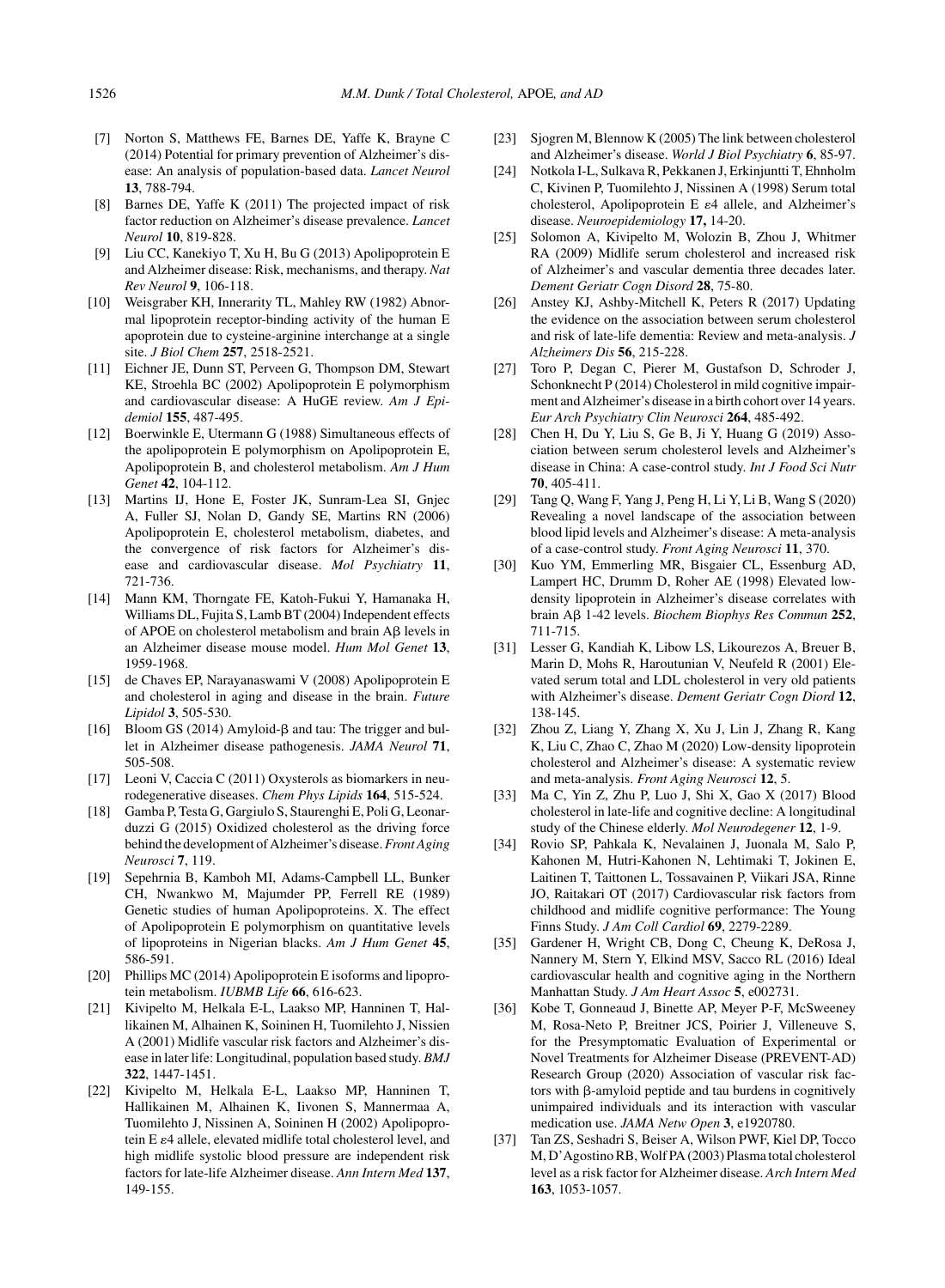- [38] Silverman JM, Schmeidler J (2018) Outcome age-based prediction of successful cognitive aging by total cholesterol *Alzheimers Dement* **14**, 952-960.
- [39] Reitz C, Tang M-X, Luchsinger J, Mayeux R (2004) Relation of plasma lipids to Alzheimer disease and vascular dementia. *Arch Neurol* **61**, 705-714.
- [40] Alzheimer's Disease Neuroimaging Initiative, ADNI procedures manual, [http://adni.loni.usc.edu/wp-content/uploads/](http://adni.loni.usc.edu/wp-content/uploads/2010/09/ADNI_GeneralProceduresManual.pdf) 2010/09/ADNI GeneralProceduresManual.pdf, Accessed March 18, 2021
- [41] Alzheimer's Disease Neuroimaging Initiative, ADNI GO Grand Opportunity procedures manual, http://adni.loni. usc.edu/wp-content/uploads/2008/07/ADNI GO Procedur es Manual 06102011.pdf, Accessed March 18, 2021
- [42] Alzheimer's Disease Neuroimaging Initiative, ADNI 2 procedures manual, [http://adni.loni.usc.edu/wp-content/](http://adni.loni.usc.edu/wp-content/uploads/2008/07/adni2-procedures-manual.pdf) uploads/2008/07/adni2-procedures-manual.pdf, Accessed March 18, 2021
- [43] Alzheimer's Disease Neuroimaging Initiative, Study design, <http://adni.loni.usc.edu/study-design/>, Accessed March 18, 2021
- [44] Aisen PS, Peterson RC, Donohue M, Gamst A, Raman R, Walter TS, Trojanowski JQ, Shaw L, Beckett LA, Jack CR, Jagust W, Toga A, Saykin AJ, Morris JC, Weiner MW, Alzheimer's Disease Neuroimaging Initiative (2010) Clinical core of the Alzheimer's Disease Neuroimaging Initiative: Progress and plans. *Alzheimers Dement* **6**, 239-246.
- [45] Minihane AM, Jofre-Monseny L, Olano-Martin E, Rimbach G (2007) ApoE genotype, cardiovascular risk and responsiveness to dietary fat manipulation. *Proc Nutr Soc* **66**, 183-197.
- [46] Burgess S, Small DS, Thompson SG (2017) A review of instrumental variable estimators for Mendelian randomization. *Stat Methods Med Res* **26**, 2333-2355.
- [47] Sheehan NA, Didelez V, Burton PR, Tobin MD (2008) Mendelian randomisation and causal inference in observational epidemiology. *PLoS Med* **5**, 1205-1210.
- [48] Kolber P, Kruger R (2019) Gene-environment interaction and Mendelian randomisation. *Rev Neurol* **175**, 597-603.
- [49] Zheng J, Baird D, Borges M-C, Bowden J, Hemani G, Haycock P, Evans DM, Davey Smith G (2017) Recent developments in Mendelian randomization studies. *Curr Epidemiol Rep* **3**, 330-345.
- [50] Davey Smith G (2007) Capitalizing on Mendelian randomization to assess the effects of treatments. *J R Soc Med* **100**, 432-435.
- [51] Davies NM, Holmes MV, Smith GD (2018) Reading Mendelian randomisation studies: A guide, glossary, and checklist for clinicians. *BMJ* **362**, k601.
- [52] Didelez V, Meng S, Sheehan NA (2010) Assumptions of IV methods for observational epidemiology. *Stat Sci* **28**, 22-40.
- [53] Sekula P, Del Greco M F, Pattaro C, Kottgen A (2016) Mendelian randomization as an approach to assess causality using observational data. *J Am Soc Nephrol*. **27**, 3253- 3265.
- [54] Thomas DC, Conti DV (2004) Commentary: The concept of 'Mendelian randomization.' *Int J Epidemiol* **33**, 21-25.
- [55] Otaegui-Arrazola A, Menendez-Carreno M, Ansorena D, Astiasaran I (2010) Oxysterols: A world to explore. *Food Chem Toxicol* **48**, 3289-3303.
- [56] Marwarha G, Ghribi O (2015) Does the oxysterol 27-hydroxycholesterol underlie Alzheimer's disease-Parkinson's disease overlap? *Exp Gerontol* **68**, 13-18.
- [57] Heverin M, Meaney S, Lutjohann D, Diczfalusy U, Wahren J, Bjorkhem I (2005) Crossing the barrier: Net flux of

27-hydroxycholesterol into the human brain. *J Lipid Res* **46**, 1047-1052.

- [58] Bjorkhem I, Meaney S (2004) Brain cholesterol: Long secret life behind a barrier. *Arterioscler Thromb Vasc Biol* **24**, 806-815.
- [59] Feringa FM, Van der Kant R (2021) Cholesterol and Alzheimer's disease; From risk genes to pathological effects. *Front Aging Neurosci* **13**, 690372.
- [60] Bjorkhem I (2006) Crossing the barrier: Oxysterols as cholesterol transporters and metabolic modulators in the brain. *J Intern Med* **260**, 493-508.
- [\[61\] Baigent C, Keech A, Kearney PM, Blackwell L, Buck](http://adni.loni.usc.edu/wp-content/uploads/2008/07/ADNI_GO_Procedures_Manual_06102011.pdf) G, Pollicino C, Kirby A, Sourjina T, Peto R, Collins R, Simes R; Cholesterol Treatment Trialists' (CTT) Collaborators (2005) Efficacy and safety of cholesterol-lowering treatment: Prospective meta-analysis of data from 90,056 participants in 14 randomised trials of statins. *Lancet* **366**, 1267-1278.
- [62] Taylor F, Huffman MD, Macedo AF, Moore THM, Burke M, Davey Smith G, Ward K, Ebrahim S, Gay HC (2013) Statins for the primary prevention of cardiovascular disease. *Cochrane Database Syst Rev*, CD004816.
- [63] Weng T-C, Kao Yang Y-H, Lin S-J, Tai S-H (2010) A systematic review and meta-analysis on the therapeutic equivalence of statins. *J Clin Pharm Ther* **35**, 139-151.
- [64] Ornish D, Scherwitz LW, Billings JH, Gould L, Merritt TA, Sparler S, Armstrong WT, Ports TA, Kirkeeide RL, Hogeboom C, Brand RJ (1998) Intensive lifestyle changes for reversal of coronary heart disease. *JAMA* **280**, 2001- 2007.
- [65] Mancini M, Stamler J (2004) Diet for preventing cardiovascular diseases: Light from Ancel Keys, *Nutr Metab Cardiovasc Dis* **14**, 52-57.
- [66] Oggioni C, Cena H, Wells JCK, Lara J, Celis-Morales C, Siervo M (2015) Association between worldwide dietary and lifestyle patterns with total cholesterol concentrations and DALYs for infectious and cardiovascular disease: An ecological analysis. *J Epidemiol Glob Health* **5**, 315-325.
- [67] De Biase SG, Fernandes SFC, Gianini RJ, Duarte JLG (2005) Vegetarian diet and cholesterol and triglyceride levels. *Arq Bras Cardiol* **88**, 32-36.
- [68] Ferdowsian HR, Barnard ND (2009) Effects of plant-based diets on plasma lipids. *Am J Cardiol* **104**, 947-956.
- [69] Freeman AM, Morris PB, Barnard N, Esselstyn CB, Ros E, Agatston A, Devries S, O'Keefe J, Miller M, Ornish D, Williams K, Kris-Etherton P (2017) Trending cardiovascular nutrition controversies. *J Am Coll Cardiol* **69**, 1172-1187.
- [70] Clarke R, Frost C, Collins R, Appleby P, Peto R (1997) Dietary lipids and blood cholesterol: Quantitative metaanalysis of metabolic ward studies. *BMJ* **314**, 112-117.
- [71] Gylling H, Miettinen TA (1992) Cholesterol absorption and synthesis related to low density lipoprotein metabolism during varying cholesterol intake in men with different apoE phenotypes. *J Lipid Res* **33**, 1361-1371.
- [72] Lopez-Miranda J, Ordovas JM, Mata P, Lichtenstein AH, Clevidence B, Judd JT, Schaefer EJ (1994) Effect of apolipoprotein E phenotype on diet-induced lowering of plasma low density lipoprotein cholesterol. *J Lipid Res* **35**, 1965-1975.
- [73] Siervo M, Lara J, Chowdhury S, Ashor A, Oggioni C, Mathers JC (2015) Effects of the Dietary Approach to Stop Hypertension (DASH) diet on cardiovascular risk factors: A systematic review and meta-analysis. *Br J Nutr* **113**, 1-15.